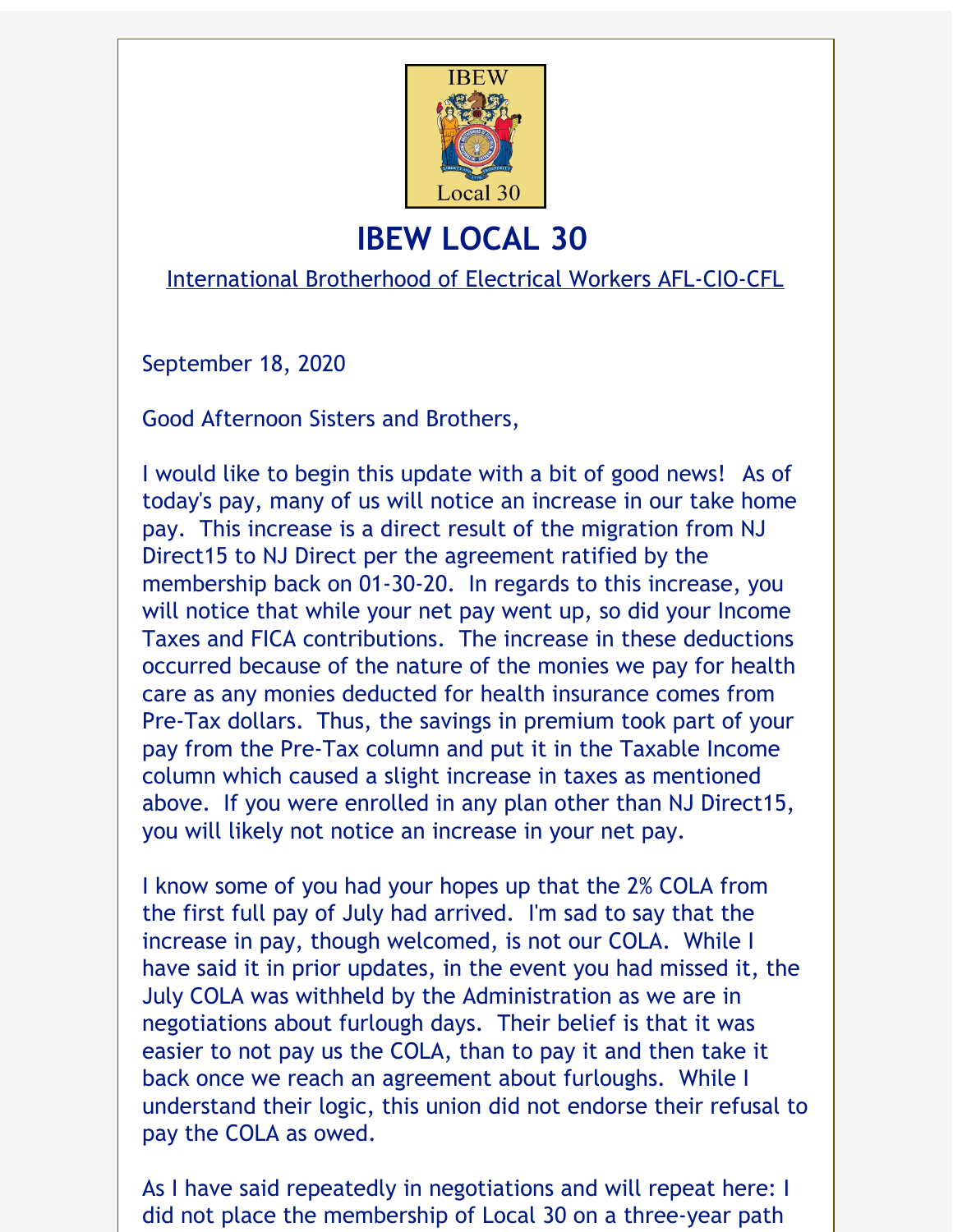to wage equality, the administration did. Where the first step on that path was the migration to a new pay table, the second step was the COLA that we have yet to receive.

With that said, our negotiations on furlough days and COLA adjustments remain ongoing. While this union remains entrenched and continues the fight for our fundamental beliefs and core values, the day will come that we will have something to bring out to the membership for a vote. As the mechanics of such a process in this age of COVID comes into focus, it appears that we'll have live Information Sessions as well as voting both in person and by mail. As for the Information Sessions, IBEW Local Union 269 can fit 25 people in its hall at any one time while maintaining social distancing. For those who would come out to hear about whatever terms we get to vote on, you'll likely need to schedule your attendance times. As for those who cannot come out, this Union will provide all of the information we have along with the ballot and voting instructions. The only aspect of ratification that remains unclear deals with the topic of telemeetings which we are still looking into.

Rest assured, we will provide you with all of the information about whatever the proposal might be, so that you'll be able to make an informed decision. We continue to do everything we can to get a measure that we can take out to you for ratification.

While many of you have continued to ask, I still will not venture a guess as to a potential timetable. You have my word that as soon as we have the details of a tentative deal, you will be notified at once! Until then, expect to continue to receive these updates. Given the long hours all of us have been working during this pandemic, your Bargaining Committee appreciates your continued support! We really do love hearing from you and appreciate the time that you take to reach out to us! It means a lot!

Stay Safe, Stay Well, and Stay Tuned!

## Al

Al Laubsch Business Manager IBEW LU30